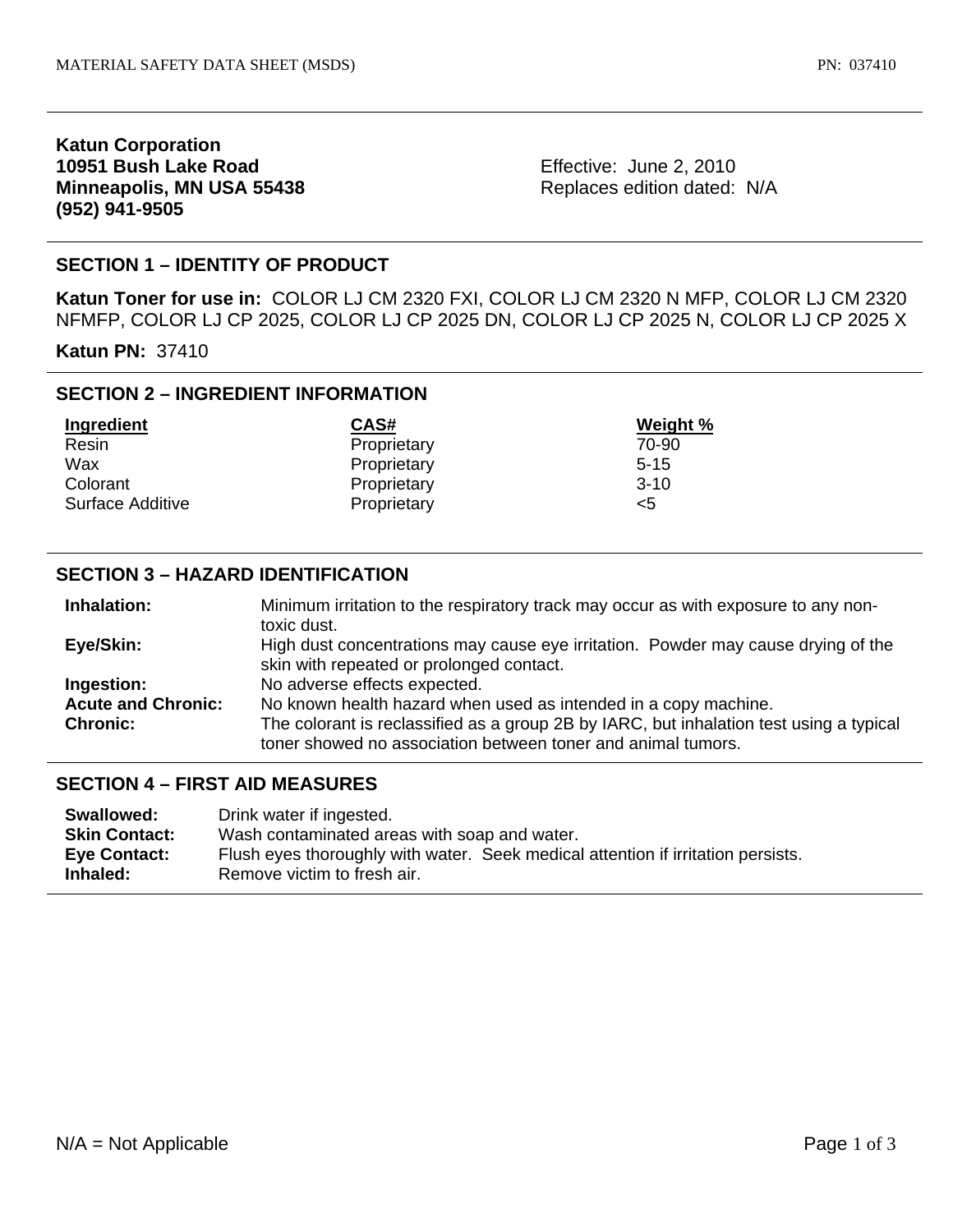#### **SECTION 5 – FIRE-FIGHTING MEASURES**

**Flash Point and Method:** N/A **Flammable Limits in Air:** N/A **Fire Extinguishing Media:** Water fog, foam, dry chemical, CO2 **Unusual Fire and Explosion Hazards:** None

# **SECTION 6 – ACCIDENTAL RELEASE MEASURES**

**Steps taken in case material is released or spilled:** Vacuum or sweep up as with any non-toxic powder.

### **SECTION 7 – HANDLING AND STORAGE**

| <b>Storage Temperature:</b> | Standard room temperature (68°F). Avoid excessive heat.           |
|-----------------------------|-------------------------------------------------------------------|
| <b>Special Sensitivity:</b> | Do not store next to strong oxidizers.                            |
| <b>Precautions:</b>         | Eye protection and respirators may be required for bulk handling. |

### **SECTION 8 – EXPOSURE CONTROLS**

| <b>Respiratory Protection:</b>                 | Not necessary.                                  |
|------------------------------------------------|-------------------------------------------------|
| <b>Ventilation:</b>                            | Mechanical ventilation is acceptable.           |
| <b>Protective Gloves:</b>                      | None required when product is used as intended. |
| <b>Eye Protection:</b>                         | None required when product is used as intended. |
| <b>Other Protective Clothing or Equipment:</b> | None required when product is used as intended. |
| <b>Work/hygienic Practices:</b>                | Avoid breathing dust if sample is spilled.      |

### **SECTION 9 –PHYSICAL AND CHEMICAL PROPERTIES**

| <b>Boiling Point:</b>                               | N/A         |
|-----------------------------------------------------|-------------|
| Specific Gravity ( $H_2O=1$ ):                      | $1.3 - 1.8$ |
| <b>Relative Vapor Density (Air=1):</b>              | N/A         |
| <b>Relative Evaporation Rate (Butyl Acetate=1):</b> | N/A         |
| <b>Physical State:</b>                              | Solid       |
| Odor:                                               | Faint       |
| <b>Solubility in Water:</b>                         | Insoluble   |

# **SECTION 10 – STABILITY AND REACTIVITY**

| <b>Stability:</b>                                                                 | Stable                                                                                 |
|-----------------------------------------------------------------------------------|----------------------------------------------------------------------------------------|
| <b>Condition to Avoid:</b>                                                        | Avoid open flame                                                                       |
| Incompatibility (Materials to avoid):                                             | None with common materials with which the product may<br>reasonably come into contact. |
| <b>Hazardous Decomposition or Byproducts:</b><br><b>Hazardous Polymerization:</b> | Toxic Decomposition products formed on combustion.<br>None                             |